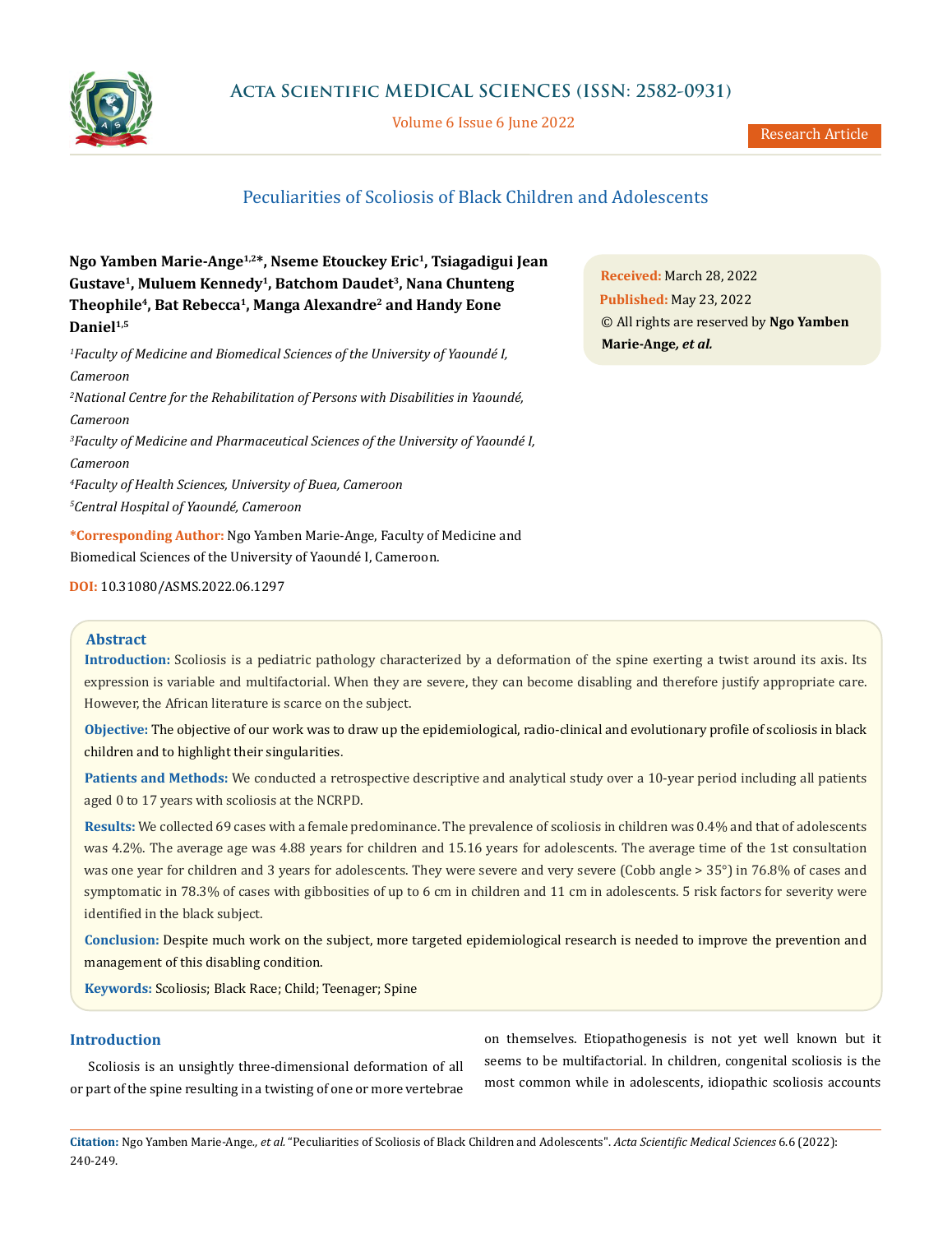for 80% of cases [1]. The prevalence of adolescent idiopathic scoliosis (AIS) varies between countries and ranges from 0.47% to  $5.2\%$   $[2-4]$ , much more common than congenital child scoliosis (CES) whose global prevalence is estimated at  $0.1\%$  [5]. Very little associated with painful symptomatology, scoliosis can however result in a variable functional impact, often related to their location, severity, speed of evolution and malformations or other associated disorders. Despite numerous meta-analyses on the subject, many studies have been conducted on child scoliosis through the prism of racial origin particularly in order to identify possible singularities [2,3,6,7]. Our work therefore had a double objective: to draw up the epidemiological, radio-clinical and evolutionary profile of scoliosis in black children and to identify their particularities in order to improve their management on the African continent.

# **Patients and Methods**

We conducted a retrospective descriptive and analytical crosssectional study at the National Center for the Rehabilitation of Persons with Disabilities (NCRPD) in Yaoundé over a period of 10 years (2010-2020) whose main objective was to draw up the epidemiological, radio-clinical and evolutionary profile of Scoliosis in black children and to bring out the singularities.

We included all records of patients aged 0 to 17 years with scoliosis. Excluded were all patients with spinal deformity other than scoliosis, those with scoliotic attitudes and those whose parents had not consented to participate in the study. Sampling was consecutive and extensive.

The variables studied were: prevalence; age; gender; the financial income of parents or guardians; the reason and average time of consultation; the Cobb angle (to assess severity); the number, orientation and seat of curvatures; the number and height of gibbosities; etiology; the type of structural anomaly (hemivertebra, vertebral hemiblock, wedge vertebra, butterfly wing vertebra,... ); prescribed treatment; treatment applied and factors associated with the severity of scoliosis.

The data was collected in CSPRO version 7.1 and Microsoft Excel 2010 software. The Chi2, Fischer and Student tests were used for statistical analysis with a p-value < 0.05 considered significative.

## **Results**

Over the study period, nous listed 19. 720 cases of children and adolescents including 163 cases of scoliosis; an overall hospital prevalence of scoliosis of 0.83%.

According to figure 1, the prevalence's of adolescent, child, infantile scoliosis and juvenile scoliosis were 4.20%, 0.40%, 0.28% and 0.47%, respectively.



**Figure 1:** Prevalence's of different types of scoliosis.

Of these 163 cases, 69 were selected and make up our study population (Figure 2).



**Figure 2:** Determination of the study's population.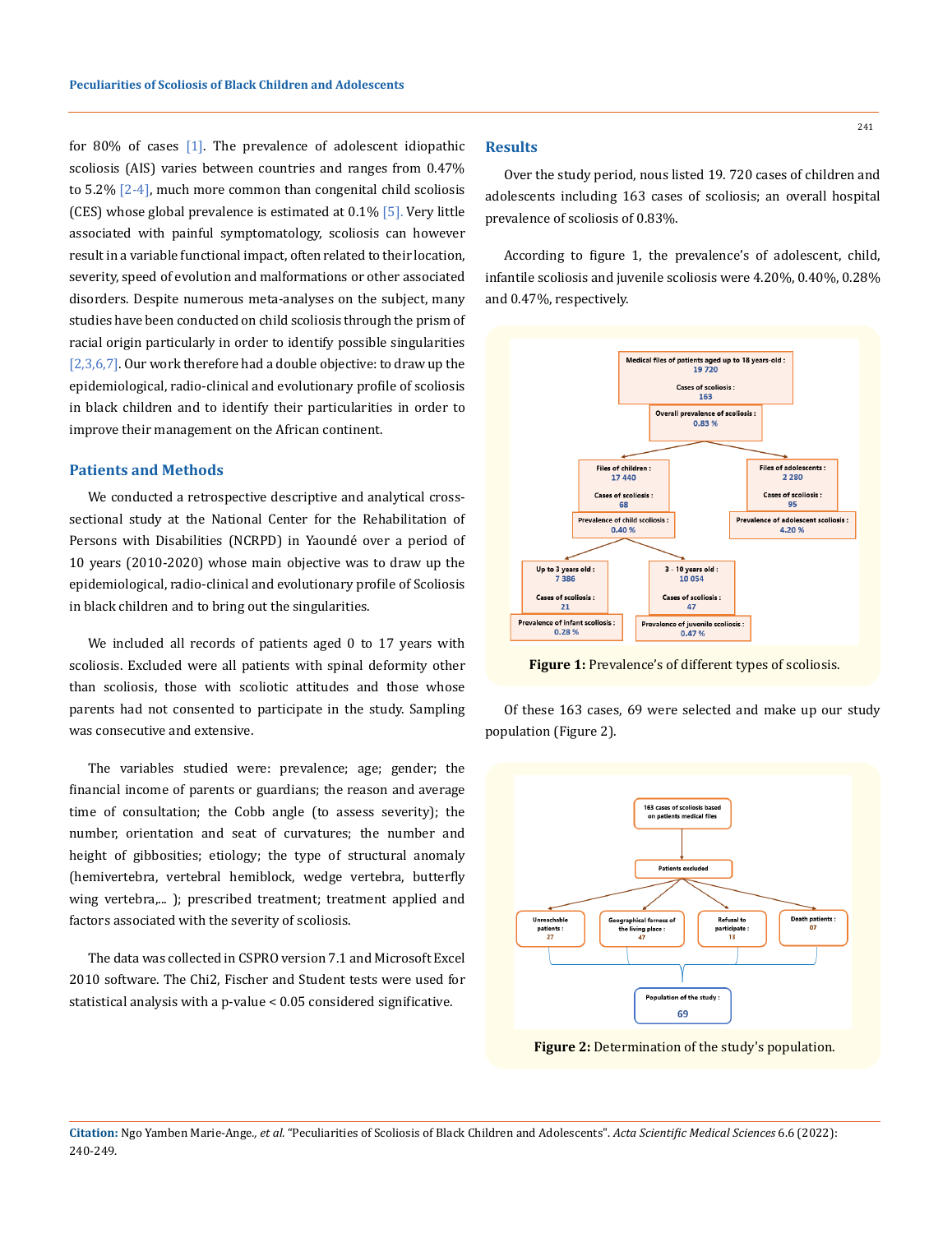#### **Epidemiological characteristics**

We regained a female predominance with 43 girls (62.3%) and 26 boys (37.7%); a sex ratio of 0.62. This distribution varied by age group: boys were three times more affected by childhood scoliosis than girls, but girls predominated in juvenile and adolescent scoliosis (Table 1).

A peak was observed in patients aged 10 – 15 years who account for 50.72% of cases (Figure 3).

The average age was  $4.88 + / -3.75$  years with extremes of 2 and 10 years in children. Among adolescents, the average age was 15. 16 +/- 1. 71 years old with extremes of 11 and 17 years old.



**Figure 3:** Age distribution of our study population.

| <b>Sex</b> | Children n (%)   |                 |              | <b>Adolescents</b> | <b>Total</b> |  |
|------------|------------------|-----------------|--------------|--------------------|--------------|--|
|            | <b>Infantile</b> | <b>Juvenile</b> | <b>Total</b> | n(%)               |              |  |
| Male       | 6(24%)           | 3(12%)          | $9(36.0\%)$  | 17(38.6%)          | 26(37.7%)    |  |
| Female     | 2(8%)            | 14(56%)         | 16(64.0%)    | 27(62.3%)          | 43(62.3%)    |  |
| Total      | 8(32%)           | 17(68%)         | 25(100%)     | 44(100%)           | 69           |  |

**Table 1:** Breakdown of our series according to sex and type of scoliosis.

## **Clinical features**

The average consultation time was one year with extremes of 0 and 5 years in children compared to three years with extremes of 1 and 7 years in adolescents.

According to the table 2, 3, the most frequent reason for consultation was aesthetics for adolescents (52.3%) of cases and delay in walking in children (62.5%).. Respiratory signs (dyspnea of effort, chronic cough, repeated respiratory infection,...) were the prerogative of the adolescent's scoliosis of which they represented 22.7% of the reasons for consultation.

In the history, psychomotor delay was reported in 80% of children (20 cases) including 8 (out of 8) with infantile scoliosis (0-3 years). A family history of scoliosis was found in 13.04% of our series (9 cases) including 16% in children and 11.4% of cases in adolescents.

Regarding the clinical picture during the first consultation, it was dominated by the respiratory signs present in 66.28% of our series, 72.7% of adolescents and 52% of children. Stunting was present in 56% of children's scoliosis while pubertal retardation, according to Tanner's classification, was found in 63.6% of adolescent scoliosis. 54.5% of adolescents had a psychological impact (malaise, shyness, introversion, difficulty reaching out to others, discomfort during sports activities, etc.) and 11.8% of children aged 3-10 were victims of taunts. 21.7% of scoliosis in our series was asymptomatic and without repercussions.

Gibbosity was found in all scoliosis of children and 90.9% of adolescents; an overall frequency of 94.2% in our series. The average height of these gibbosities was 3.72 cm in children with extremes of 0.5 cm and 6 cm compared to 3.51 cm in adolescents with extremes of 0.5 cm and 11 cm.

Malformations and/or deformities were common, associated with 76% of adolescent scoliosis and 61.4% of children's scoliosis. Kyphosis led the way affecting 36.8% of children and 59.3% of adolescents followed by angular knee deviations in 31.6% of children and 18.5% of adolescents (Figure 4).

**Citation:** Ngo Yamben Marie-Ange*., et al.* "Peculiarities of Scoliosis of Black Children and Adolescents". *Acta Scientific Medical Sciences* 6.6 (2022): 240-249.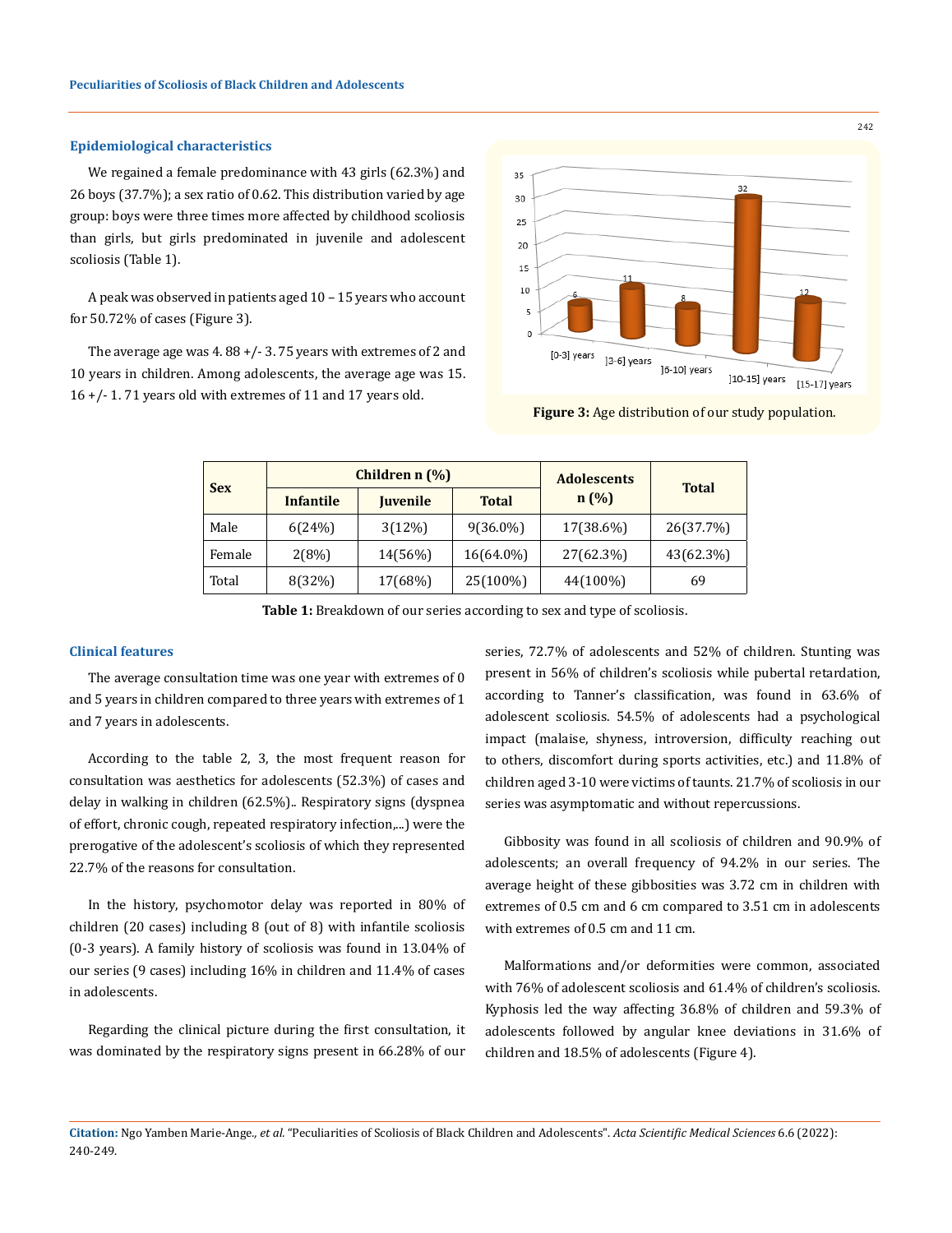## **Etiological, radiological and lesional features**

In children, 20 had congenital scoliosis (80%), 4 had scoliosis secondary to a neuromuscular condition (16%) and 1 patient had idiopathic scoliosis (4%).

In adolescents, the etiologies in descending order of frequency were idiopathic scoliosis (33 cases; 75%), scoliosis secondary to a condition (7 cases; 15.9%) and finally, neglected congenital scoliosis (4 cases; 9.1%).

In our series, 76.8% of scoliosis was severe (Cobb angle = 35°-  $60^\circ$ ) and very severe (Cobb angle >  $60^\circ$ ). Very severe scoliosis affected 45.5% of adolescents and 47.1% of children.

Single-curvature scoliosis predominated in 95.6% of the cases in our series, was thoracolumbar localization in 62.3% of cases and right convexity in 73.9% of cases.

Of the 24 congenital scoliosis, 62.5% (15) were due to hemivertebra and 37.5% (9) to vertebral hemiblock. In adolescents, all 4 congenital scoliosis were due to hemivertebra while in children, hemivertebra was found in 55% (11) of congenital scoliosis and vertebral hemiblock in 45.0% (9) of cases.

Concerning the 11 secondary scoliosis of our study, 7 were due to Pott's disease (63.6%) and affect only the adolescents; 3 were associated to spina bifida (27.3%), only to children ; the last case was correlated to neurofibromatosis

## **Therapeutic features**

Table 4 shows that 91.3% of the child and adolescent scoliosis in our series was progressive scoliosis. The most prescribed management was based on orthopaedic treatment combined with physiotherapy (62.3% of cases). But those most performed were therapeutic expectation (33.3% of cases) and physiotherapy alone (27.5% of cases).

In so-called «surgical» scoliosis (Cobb angle greater than 35 degrees), surgical treatment was systematically recommended but performed in only 1.9% of cases. Orthopaedic treatment combined with physiotherapy was prescribed in 64.2% of cases and applied in 7.5% of cases. The most common treatment applied was therapeutic adherence (37.7%) followed by physiotherapy alone (32.1%).

As for the so-called «orthopedic» scoliosis (Cobb angle between 15-35 degrees), the most prescribed care was orthopedic restraint coupled with physiotherapy (56.3% of cases) but was applied in only 31.3% of cases. Therapeutic expectation accounted for 18.8% of cases (Table 4).

We identified 5 risk factors associated with the severity of scoliosis (Table 6) with a p-value < 0.05: a consultation time greater than 1 year (OR 8.148), female sex (OR 3.854), scoliosis associated with another malformation (OR 3.582) and evolutionary acter of scoliosis (1,59). A monthly income of parents < 150,000 FCFA (\$300,  $\in$ 230) also identified as a risk factor for severity ( $p = 0.011$ ) but not the age or etiology of scoliosis ( $p > 0.05$ ).



**Figure 4:** Malformations associated with scoliosis.



**Figure a:** Very severe and unsightly adolescent scoliosis in a 16-years-old girl with Cobb angle to 71°.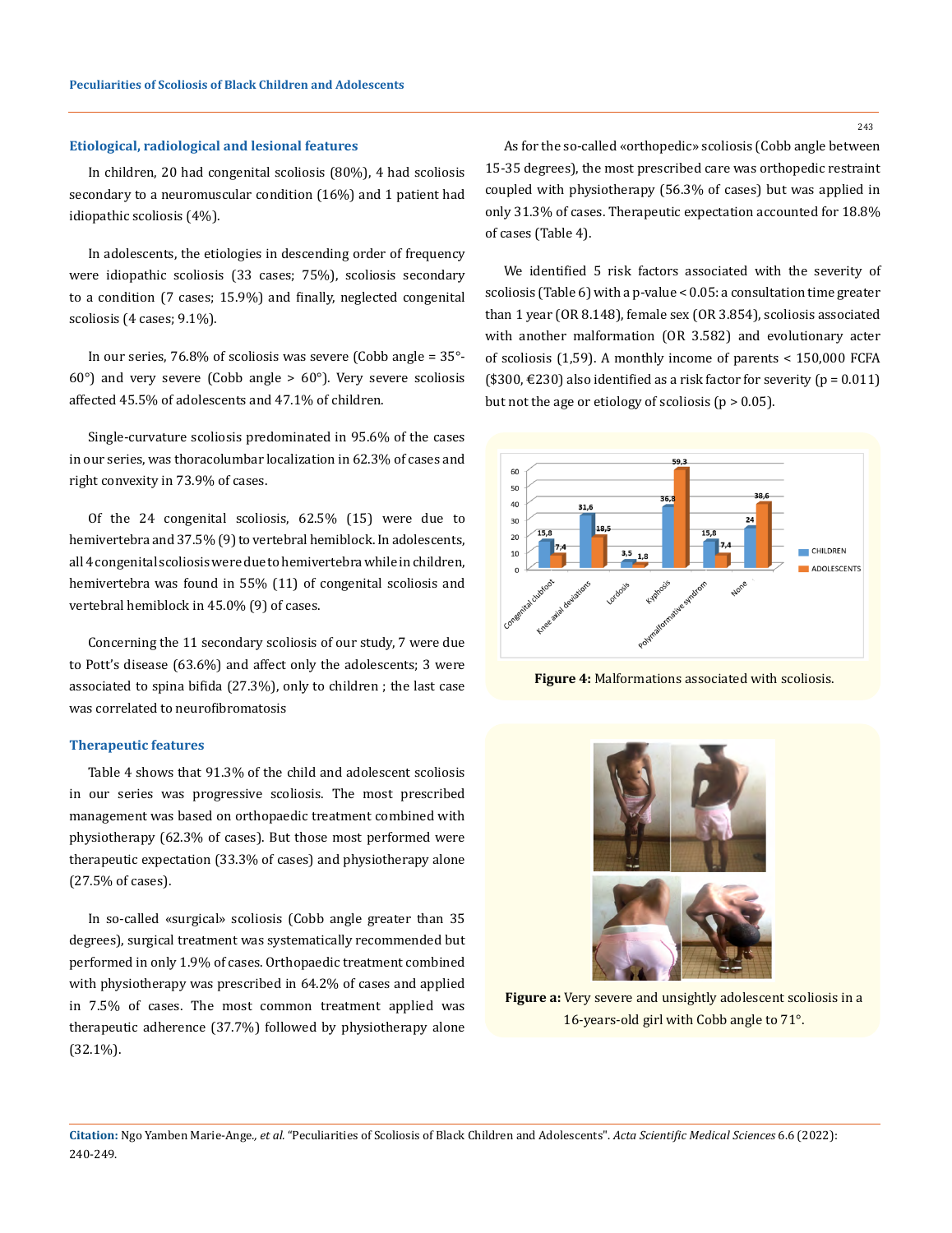

**Figure b:** Juvenile scoliosis in a 10-years-old boy.



**Figure c:** Very severe evolutive idiopathic scoliosis in a 37-months-old boy with a Cobb angle which increased from 51° to 65° 12 months later.



**Figure d:** Severe adolescent scoliosis in a 17-years-old girl stabilized by a custom made corset.

|                                  | Children n(%)     |                   |                | <b>Adolescents</b> |              |
|----------------------------------|-------------------|-------------------|----------------|--------------------|--------------|
| <b>Variables</b>                 | Infantile $n = 8$ | Juvenile $n = 17$ | Total $n = 25$ | $n\left(\%\right)$ | <b>Total</b> |
| Reason for consultation          |                   |                   |                |                    |              |
| Aesthetic                        | $0(0,0\%)$        | $7(41,2\%)$       | $7(29,2\%)$    | 23(52,3%)          | 30 (41,1%)   |
| Delay in walking                 | 7(87,5%)          | 8(47,0%)          | 15(62,5%)      | $0(0,0\%)$         | 15 (22,1%)   |
| Respiratory                      | $0(0,0\%)$        | $0(0,0\%)$        | $0(0,0\%)$     | 10(22,7%)          | 10 (14,7%)   |
| Pain                             | $0(0,0\%)$        | $0(0,0\%)$        | $0(0,0\%)$     | $8(18,2\%)$        | 8 (11,8%)    |
| Neurological                     | $1(12,5\%)$       | $2(11,8\%)$       | $3(8,3\%)$     | $3(6,8\%)$         | $5(7,4\%)$   |
| Background                       |                   |                   |                |                    |              |
| Psychomotor retardation          | 8(100,0%)         | 12(70,6%)         | 20(80,0%)      | $3(6,8\%)$         | 23(33,3%)    |
| Low birth weight                 | $4(50,0\%)$       | $2(11,8\%)$       | $6(24,0\%)$    | $2(4,5\%)$         | 8(11,6%)     |
| Prematurity                      | 3(37,5%)          | 1(5,9%)           | $4(16,0\%)$    | 4 (9,10%)          | 8 (11,6%)    |
| Twinness                         | $1(12,5\%)$       | 1(5,9%)           | $2(8,0\%)$     | $3(6,8\%)$         | $5(7,2\%)$   |
| Family history of scoliosis      | $1(12,5\%)$       | 3(17,6%)          | $4(16,0\%)$    | $5(11,4\%)$        | 9 (13,0%)    |
| Signs present at the time of the |                   |                   |                |                    |              |
| consultation                     |                   |                   |                |                    |              |
| Respiratory                      | 3(37,5%)          | 10(58,8%)         | 13(52,0%)      | 32(72,7%)          | 45(66,28%)   |
| Psychological                    | $0(0,0\%)$        | $2(11,8\%)$       | $2(8,0\%)$     | 24(54,5%)          | 26(37,7%)    |
| Stunting                         | 2(25,0%)          | 12(70,6%)         | 14(56,0%)      | 33(75,0%)          | 47(68,11%)   |
| Neurological                     | $1(12,5\%)$       | 3(17,6%)          | $4(16,0\%)$    | $5(11,4\%)$        | $9(13,0\%)$  |
| Cardio-circulatory               | $0(0,0\%)$        | 3(17,6%)          | $3(12,0\%)$    | $4(9,1\%)$         | $7(10,0\%)$  |
| Pubertal delay                   | $0(0,0\%)$        | $0(0,0\%)$        | $0(0,0\%)$     | 28(63,6%)          | 28(40,6%)    |
| N <sub>0</sub>                   | $2(25,0\%)$       | 3(17,6%)          | $5(20,0\%)$    | 10(22,7%)          | 15(21,7%)    |
| Malformation associated          |                   |                   |                |                    |              |
| Yes                              | $6(75,0\%)$       | $3(76,5\%)$       | 19 (76,0%)     | 27(61,4%)          | 46(66,7%)    |
| N <sub>0</sub>                   | 2(25,0%)          | 4(23,5%)          | $6(24,0\%)$    | 17(38,6%)          | 23 (33,3%)   |
| Presence of gibbositis           |                   |                   |                |                    |              |
| <b>Yes</b>                       | 8(100,0%)         | 17(100,0%)        | 25(100%)       | 40 (90,9%)         | 65 (94,2%)   |
| <b>Not</b>                       | $0(0,0\%)$        | $0(0,0\%)$        | $0(0,0\%)$     | $4(9,1\%)$         | $4(5,8\%)$   |

**Table 2:** Clinic characteristics of scoliosis in children and adolescents.

**Citation:** Ngo Yamben Marie-Ange*., et al.* "Peculiarities of Scoliosis of Black Children and Adolescents". *Acta Scientific Medical Sciences* 6.6 (2022): 240-249.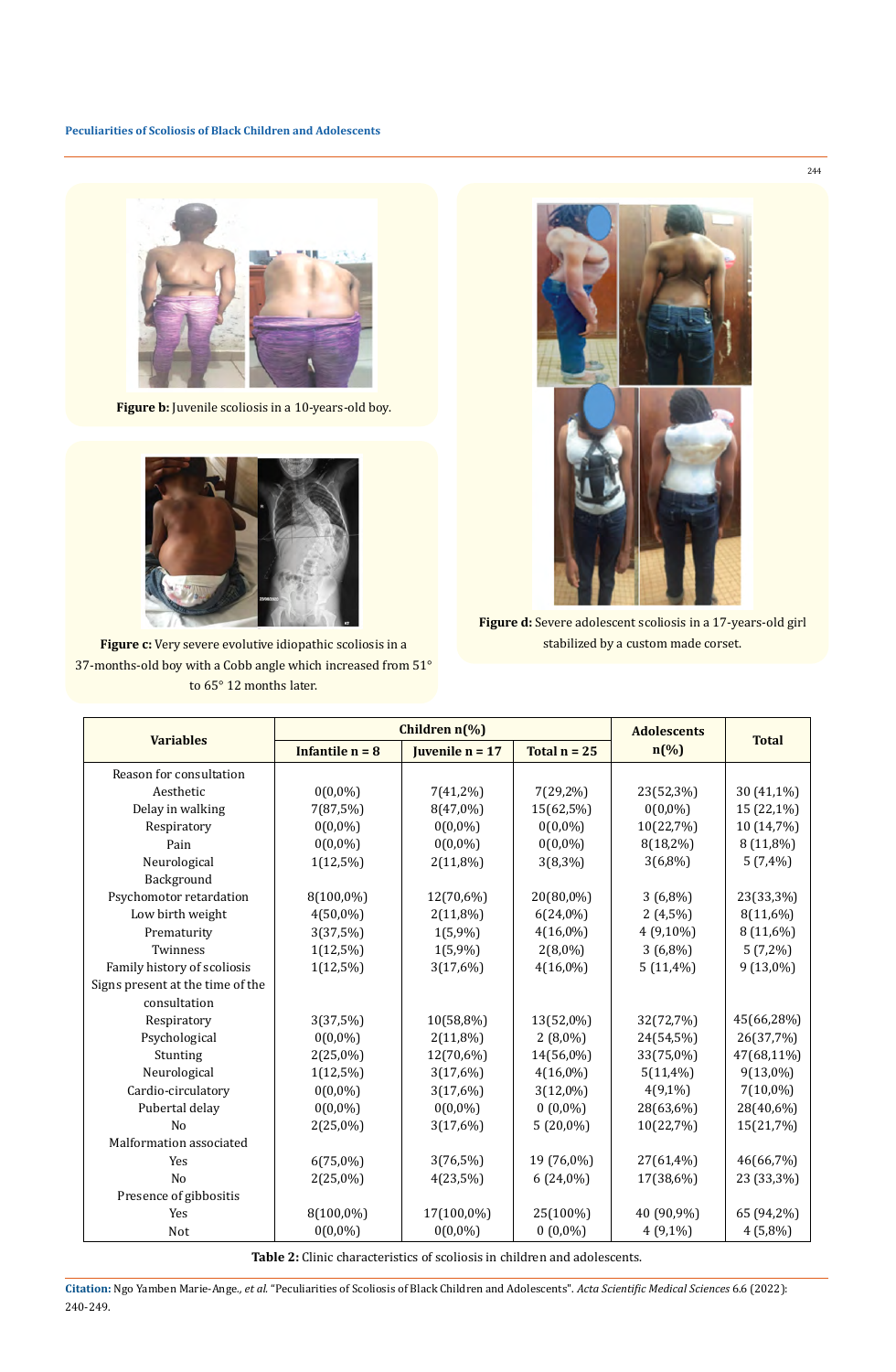|                           |                             | Childish by Infantile $n(\%)$ |                          |                                |                          |  |
|---------------------------|-----------------------------|-------------------------------|--------------------------|--------------------------------|--------------------------|--|
| <b>Variables</b>          | <b>Infantile</b><br>$n = 8$ | <b>Juvenile</b><br>$n = 17$   | Total $n = 25$           | <b>Adolescents</b><br>$n = 44$ | <b>Total</b><br>$N = 69$ |  |
| Gravity (COBB angle)      |                             |                               |                          |                                |                          |  |
| Light $(10-15^{\circ})$   | 1(12.5)                     | $0(0.0\%)$                    | $1(4,0\%)$               | $4(9,1\%)$                     | $5(7,2\%)$               |  |
| Moderate (15-35°)         | 3(37,5)                     | $1(5,8\%)$                    | $4(16,0\%)$              | $7(15,9\%)$                    | 11(15,9%)                |  |
| Severe (35-60°)           | 4(50,0)                     | 8(47,1%)                      | 12(48,0)                 | 13(29,5%)                      | 25(36,2%)                |  |
| Very severe $>60^\circ$   | $0(0,0\%)$                  | $8(47,1\%)$                   | 8(32,0%)                 | 20(45,5%)                      | 28(40,6%)                |  |
| Number of curvatures      |                             |                               |                          |                                |                          |  |
| Unique curvature          | 8(100)                      | 17(100%)                      | 25(100,0%)               | 41(93,2%)                      | 66(95,6%)                |  |
| Double curvature          | $0(0,0\%)$                  | $0(0,0\%)$                    | $0(0,0\%)$               | $3(6,8\%)$                     | $3(4,3\%)$               |  |
| Triple curvature          | $0(0,0\%)$                  | $0(0,0\%)$                    | $0(0,0\%)$               | $0(0,0\%)$                     | $0(0,0\%)$               |  |
| Location of curvatures    |                             |                               |                          |                                |                          |  |
| Thoraco-lumbar            | 3(37,5%)                    | 13(76,5%)                     | 16(64,0%)                | 27(61,4%)                      | 43(62,3%)                |  |
| Pure thoracic             | $5(62,5\%)$                 | 3(17,6%)                      | $8(32,0\%)$              | 16(36,3%)                      | 24(37,7%)                |  |
| Pure lumbar               | $0(0,0\%)$                  | $1(5,8\%)$                    | $1(4,0\%)$               | $1(2,3\%)$                     | 2(2,9%)                  |  |
| <b>Other</b>              | $0(0,0\%)$                  | $0(0,0\%)$                    | $0(0,0\%)$<br>$0(0,0\%)$ |                                | $0(0,0\%)$               |  |
| Orientation of curvatures |                             |                               |                          |                                |                          |  |
| Dextroconvexe             | $6(75,0\%)$                 | 14(82,3)                      | 20(80,0%)                | 31(70,5%)                      | 51(73,9%)                |  |
| Levoconvexe               | $2(25,0\%)$                 | 3(17,7%)                      | $5(20,0\%)$              | 13(29,5%)                      | 18(26,1%)                |  |

**Table 3:** Radioclinic features of scoliosis in children and adolescents.

| <b>Variables</b>           | Infantile $n$ $(\%)$ |                           |                | <b>Adolescents</b><br>n(%) | <b>Total</b> |
|----------------------------|----------------------|---------------------------|----------------|----------------------------|--------------|
|                            | Childish $n = 8$     | <b>I</b> uvenile $n = 17$ | Total $n = 25$ |                            |              |
| Estimation of evolution    |                      |                           |                |                            |              |
| Progressive scoliosis      | $8(100,0\%)$         | 17(100,0)                 | 25(100%)       | 38(86,4%)                  | 63(91,3%)    |
| Non-progressive scoliosis  | $0(0,0\%)$           | $0(0,0\%)$                | $0(0,0\%)$     | 6(13,6%)                   | 6(8,7%)      |
| PRESCRIBED SUPPORT         |                      |                           |                |                            |              |
| Orthopedic + Physiotherapy | $2(25,0\%)$          | $9(52,9\%)$               | 11(44,0%)      | 32(72,7%)                  | 43(62,3%)    |
| Orthopedic alone           | $4(50,0\%)$          | 3(17,6%)                  | $7(28,0\%)$    | $1(2,3\%)$                 | 8(11,6%)     |
| Surgical                   | $0(0,0\%)$           | $4(23,5\%)$               | $4(16,0\%)$    | $2(4,5\%)$                 | 6(8,7%)      |
| Physiotherapy alone        | $2(25,0\%)$          | $1(5,8\%)$                | $3(12,0\%)$    | $9(20,5\%)$                | 12(17,4%     |
| No                         | $0(0,0\%)$           | $0(0,0\%)$                | $0(0,0\%)$     | $0(0,0\%)$                 | $0(0,0\%)$   |
| Supported                  |                      |                           |                |                            |              |
| Orthopedic + Physiotherapy | $0(0,0\%)$           | 2(11,8%)                  | $2(8,0\%)$     | $7(15,9\%)$                | $9(13,0\%)$  |
| Orthopedic alone           | $4(50,0\%)$          | 3(17,6%)                  | 7(28,0%)       | $9(20,5\%)$                | 16(23,2%)    |
| Surgical                   | $0(0,0\%)$           | $1(5,8\%)$                | $1(4,0\%)$     | $1(2,3\%)$                 | 2(2,9%       |
| Physiotherapy alone        | $1(12,5\%)$          | 4(23,5%)                  | $5(20,0\%)$    | 14(31,8%)                  | 19(27,5%)    |
| No                         | 3(37,5%)             | 7(41.2%)                  | $10(40,0\%)$   | 13(29,5%)                  | 23(33,3%)    |

**Table 4:** Therapeutic indications according to the severity of scoliosis: treatment prescribed vs treatment performed.

**Citation:** Ngo Yamben Marie-Ange*., et al.* "Peculiarities of Scoliosis of Black Children and Adolescents". *Acta Scientific Medical Sciences* 6.6 (2022): 240-249.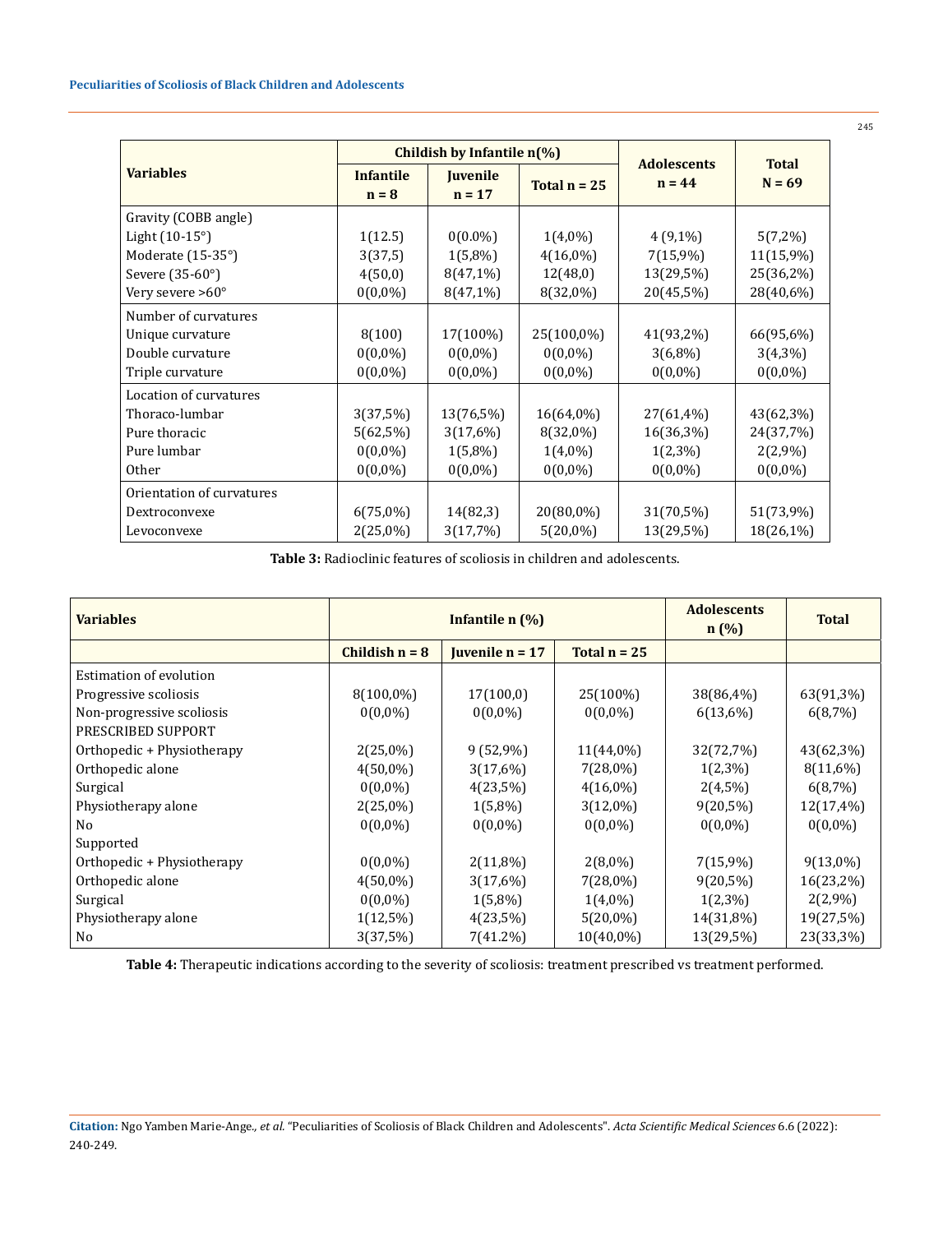# **Peculiarities of Scoliosis of Black Children and Adolescents**

|                            |            | 246         |
|----------------------------|------------|-------------|
| Recommended treatment:     |            |             |
| Orthopedic + Physiotherapy | 34(64,2%)  | $9(56,3\%)$ |
| Orthopedic alone           | $5(9,4\%)$ | $3(18,8\%)$ |
| Surgical                   | 53(100%)   | $2(12,5\%)$ |
| Physiotherapy alone        | 10(18,9%)  | $2(12,5\%)$ |
| None                       | $0(0,0\%)$ | $0(0,0\%)$  |
| Treatment carried out:     |            |             |
| Orthopedic + Physiotherapy | $4(7,5\%)$ | $5(31,3\%)$ |
| Orthopedic alone           | 11(20,8%)  | $5(31,3\%)$ |
| Surgical                   | 1(1,9%)    | $1(6,3\%)$  |
| Physiotherapy alone        | 17(32,1%)  | $2(12,5\%)$ |
| None                       | 20(37,7%)  | $3(18,8\%)$ |

| <b>Table 5:</b> Therapeutic indications in our NCRPD series. |  |
|--------------------------------------------------------------|--|
|--------------------------------------------------------------|--|

| <b>Variables</b>                      | $Cobb > 35^\circ$<br>(severe scoliosis) | Cobb $<$ 35 $^{\circ}$ (mild and<br>moderate benign<br>scoliosis) | <b>OR</b> | IC $(95%)$   | <i>p</i> value |
|---------------------------------------|-----------------------------------------|-------------------------------------------------------------------|-----------|--------------|----------------|
| Consultation periods                  |                                         |                                                                   |           |              |                |
| $>1$ year (n = 50)                    | 44(88,0%)                               | $6(12,0\%)$                                                       | 8,148     | 2,357-28,167 | 0,001          |
| $-1$ year (n = 19)                    | $9(47, 4\%)$                            | 10(52,6%)                                                         |           |              |                |
| Sex                                   |                                         |                                                                   |           |              |                |
| $F(n = 43)$                           | 37(86,0%)                               | $6(14,0\%)$                                                       | 3,854     | 1,197-12,415 | 0,019          |
| $M(n = 26)$                           | 16(61,5%)                               | 10(38,5%)                                                         |           |              |                |
| Age                                   |                                         |                                                                   |           |              |                |
| Infant $(n = 25)$                     | 20(80,0%)                               | $5(20,0\%)$                                                       | 1,333     | 0,404-4,401  | 0,636          |
| Adolescent ( $n = 44$ )               | 33(75,0%)                               | 11(25,0%)                                                         |           |              |                |
| Progression                           |                                         |                                                                   |           |              |                |
| Progressive scoliosis ( $n = 63$ )    | 53 (84,1%)                              | 10(15,9%)                                                         |           |              |                |
| Non-progressive scoliosis ( $n = 6$ ) | $0(0,0\%)$                              | $6(100\%)$                                                        | 1,59      | 1,09-2,80    | 0,000          |
| Parents' financial income (FCFA)      |                                         |                                                                   |           |              |                |
| $<$ 150.000 (n = 47)                  | 41(87,2%)                               | 6(12,8%)                                                          |           |              | 0,011          |
| 150-300.000 ( $n = 17$ )              | 10(58,8%)                               | $7(41,2\%)$                                                       |           |              |                |
| $>300.000$ (n = 5)                    | $2(40,0\%)$                             | 3(60,0%)                                                          |           |              |                |
| Scoliosis associated with other       |                                         |                                                                   |           |              |                |
| malformations                         |                                         |                                                                   |           |              |                |
| Yes $(N = 46)$                        | 39 (84,8%)                              | $7(15,2\%)$                                                       | 3,582     | 1,121-11,439 | 0,027          |
| No $(n = 23)$                         | 14 (60,9%)                              | 9(39.1%)                                                          |           |              |                |
| Etiologies                            |                                         |                                                                   |           |              |                |
| Congenital ( $n = 24$ )               | 18(75,0%)                               | $6(25,0\%)$                                                       |           |              | 0,128          |
| Acquired $(n = 11)$                   | 11(100%)                                | $0(0,0\%)$                                                        |           |              |                |
| Idiopathic $(n = 34)$                 | 24(70,6%)                               | 10(29,4%)                                                         |           |              |                |

**Table 6:** Factors associated with the severity of scoliosis in our series.

**Citation:** Ngo Yamben Marie-Ange*., et al.* "Peculiarities of Scoliosis of Black Children and Adolescents". *Acta Scientific Medical Sciences* 6.6 (2022): 240-249.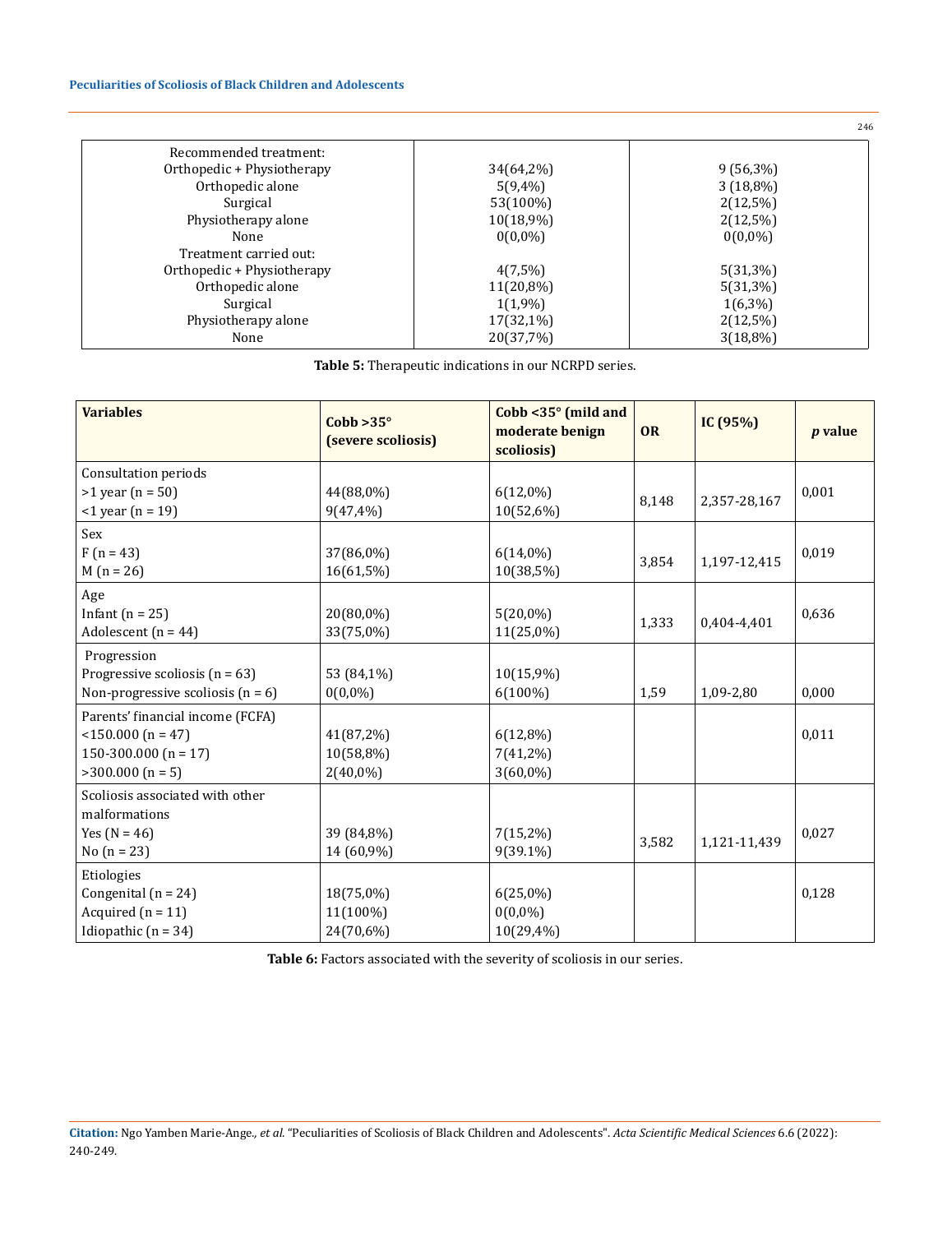#### **Discussion**

We conducted a descriptive and analytical cross-sectional study at the NCRDP whose goals were to draw up the epidemiological, radio-clinical and evolutionary profile of scoliosis in black children and to highlight their particularities in order to improve their charge on the African continent.

We collected 69 patients including 25 cases of scoliosis in children and 44 in adolescents. The overall hospital prevalence of scoliosis in the paediatric population was estimated at 0.83%. It predominated in adolescents with a prevalence of 4.2% and was less common in children with a prevalence of 0.4%. Girls were significantly more affected than boys (sex ratio 0.62). These results are similar to those found in the literature [2-8].

#### **Epidemiological and clinical features**

These scoliosis was found quite early with an average age of onset of 4.88 years in children with extremes of 2 and 10 years and 15.16 years in adolescents with extremes of 11 and 17 years.

More than 2/3 of the patients' parents (68.1%) had a financial income of less than 150,000 CFA francs (\$300, \$230) per month. This economic difficulty has certainly been a factor in the consultation delays observed in our series. Indeed, the average consultation time was important: one year in children but went to 5 years in some and 3 years in adolescents or even 7 years. We think that this latency would be multifactorial: the limited financial resources, the lack of social security but also the passivity of the parents because many of them had noticed this «deformation» but hoped for a spontaneous regression while others suspected in this, a mystical origin, therefore privileging the care of the marabouts and prayer. These data have not been discussed in the literature. However, this reinforces the plea of several authors to initiate the early detection of malformations, including in schools [10-12].

Scoliosis in black children is mostly severe to very severe (76.8%). Our results are corroborated by those of Suh., *et al*. in Korea [13], Pokharel., *et al*. in Nepal [11], where the mild form was predominant.

Gibbosities, present in 94.2% of scoliosis, measured on average 3.72 cm in children and 3.51 cm in adolescents. But in extreme cases, they measured up to 6 cm in children and 11 cm chez in adolescents, these values were 0.5 cm and 11 cm. These values are much higher than those found by Pham., *et al*. [14] who found an average of 1.49 cm with extremes between 0.6 and 3 cm. This could be explained by the delay in late consultation in our context likely to slow down the management and consequently, the aggravation of the torsion.

This severity was responsible for 78.3% of symptomatic scoliosis. Respiratory signs were the most common (66.28%) but pain was reported by 18.2% of patients. Respiratory signs including shortness of breath would be more frequent as soon as the angle of curvature exceeds 50° [1,6,15]. Apart from these severe forms, signs of repercussion are rare  $[10,16]$ . This observation is confirmed by the high proportion of scoliosis with an angle of > 60° in our series.

It should also be noted that more than half of adolescents (54.5%) and more than one in 10 children (11.8%) were psychologically affected by their scoliosis. This aspect is little developed in the literature. But some authors observed that psychological harm was underestimated  $[8,17,18]$  and was experienced different by sex [15].

#### **Radiological and etiological characteristics**

From an etiological point of view, the causes were different in children and adolescents. In children, congenital scoliosis was predominant (80%) but in adolescents, it was idiopathic scoliosis (75%). Our results are consistent with data from the literature [3,5,19].

The architectural vices found in our series were the hemivertebrate and the vertebral hemiblock. We have not identified any others. This is consistent with the results of Louis., *et al*. [19], which found the hemivertebra in 50% of cases.

#### **Therapeutic and evolutionary features**

In our study, 91.3% of scoliosis was progressive and 76.8% was severe and very severe (Cobb angle > 35°). Although surgical treatment was systematically recommended in these cases, it was only carried out in 1.9%, thanks to North-South medical collaboration. It should be noted that due to the risk of perioperative complications and intraoperative mortality due in particular to cardiorespiratory arrests during the manipulation

**Citation:** Ngo Yamben Marie-Ange*., et al.* "Peculiarities of Scoliosis of Black Children and Adolescents". *Acta Scientific Medical Sciences* 6.6 (2022): 240-249.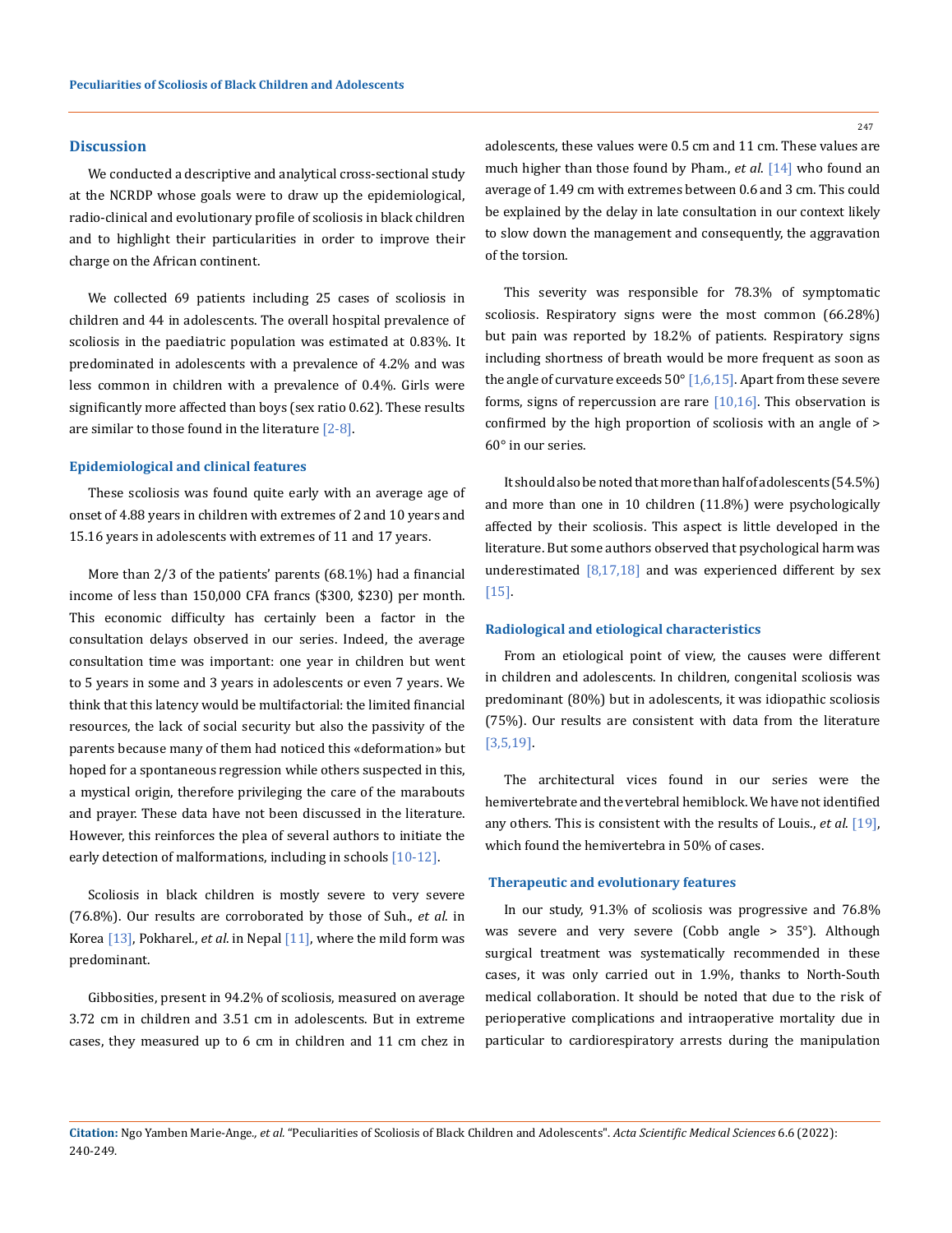of the rib cage, it is necessary to have an adequate surgical and anesthetic technical platform and sometimes anatomical implants [14] whose availability is still limited in some of our countries; this added to the limited financial power of our populations. If surgery is the prerogative of severe scoliosis and can improve spinal curvature by up to 40%, the risk of undergoing a second surgery would range from 6 to 29%  $[1]$ . In addition, the main purpose of non-surgical treatment is to slow the progression of the deformity  $[6,9]$ . It includes orthotics, physiotherapy, bracing and expectation, which is reserved for scoliosis of less than  $20^{\circ}$  [6].

We have listed 5 factors of severity of scoliosis in black children: the consultation period of more than one year, the female sex, the monthly financial income of parents less than 150,000 CFA francs, the progressive nature of scoliosis and the association of scoliosis with another malformation. The age of onset of scoliosis and the etiology of scoliosis were not identified as factors of severity of scoliosis ( $p > 0.005$ ) that were not significant.

Our study, despite the size of its population, highlighted that scoliosis in black children and adolescents is particularly severe, progressive, with significant gibbosities, most often symptomatic and highly surgical. It confirms the female predominance and the higher prevalence of scoliosis in adolescents. In addition, it identified 5 factors of severity, all of which nevertheless seem to be directly or indirectly related to the financial power of the parents.

## **Conclusion**

Scoliosis of children and adolescents is a fairly common pathology in black subjects. A better knowledge of their specificities would make it possible to improve their care, which must be early, multifactorial and adapted. Multicentre and multinational studies would be needed to develop concrete solutions to the health systems concerned and to justify health policies for the early detection of malformations.

## **Bibliography**

- 1. [Asher MA and Burton DC. "Adolescent idiopathic scoliosis:](https://pubmed.ncbi.nlm.nih.gov/16759428/)  [natural history and long term treatment effects".](https://pubmed.ncbi.nlm.nih.gov/16759428/) *Scoliosis* 1 [\(2006\): 2.](https://pubmed.ncbi.nlm.nih.gov/16759428/)
- 2. Nery LS., *et al*. "Prevalence of scoliosis among school students in a town in southern Brazil". *Sao Paulo Medical Journal* 128.2 (2010): 69-73.
- 3. Kamtsiuris P., *et al*[. "Prevalence of somatic diseases in](https://pubmed.ncbi.nlm.nih.gov/17514453/)  [German children and adolescents. Results of the German](https://pubmed.ncbi.nlm.nih.gov/17514453/)  [Health Interview and Examination Survey for Children](https://pubmed.ncbi.nlm.nih.gov/17514453/)  [and Adolescents \(KiGGS\)".](https://pubmed.ncbi.nlm.nih.gov/17514453/) *Bundesgesundheitsblatt [Gesundheitsforschung Gesundheitsschutz](https://pubmed.ncbi.nlm.nih.gov/17514453/)* 50.5-6 (2007): 686- [700.](https://pubmed.ncbi.nlm.nih.gov/17514453/)
- 4. Jenyo MS., *et al*. "Prevalence of scoliosis in secondary school children in Osogbo, Osun State, Nigeria". *African Journal of Medicine and Medical Sciences* 34.4 (2005): 361-364.
- 5. Hedequist D and Emans J. "Congenital scoliosis-A review and update". *Journal of Pediatric Orthopaedics* 27.1 (2007): 106- 116.
- 6. Dunn J., *et al*[. "Screening for Adolescent idiopathic scoliosis:](https://pubmed.ncbi.nlm.nih.gov/29318283/)  [Evidence Report and systematic review for the US Preventive](https://pubmed.ncbi.nlm.nih.gov/29318283/)  services Task Force". *JAMA* [319.2 \(2018\): 173-187.](https://pubmed.ncbi.nlm.nih.gov/29318283/)
- 7. Konieczny MR., *et al*[. "Epidemiology of adolescent idiopathic](https://www.ncbi.nlm.nih.gov/pmc/articles/PMC3566258/)  scoliosis". *[Journal of Children's Orthopaedics](https://www.ncbi.nlm.nih.gov/pmc/articles/PMC3566258/)* 7.1 (2013): 3-9.
- 8. [Weiss H-R and Goodall D. "The treatment of adolescent](https://www.researchgate.net/publication/5434988_The_treatment_of_adolescent_idiopathic_scoliosis_AIS_according_to_present_evidence_A_systematic_review)  [idiopathic scoliosis \(AIS\) according to the present evidence.](https://www.researchgate.net/publication/5434988_The_treatment_of_adolescent_idiopathic_scoliosis_AIS_according_to_present_evidence_A_systematic_review)  A systematic review". *[European Journal of Physical and](https://www.researchgate.net/publication/5434988_The_treatment_of_adolescent_idiopathic_scoliosis_AIS_according_to_present_evidence_A_systematic_review)  [Rehabilitation Medicine](https://www.researchgate.net/publication/5434988_The_treatment_of_adolescent_idiopathic_scoliosis_AIS_according_to_present_evidence_A_systematic_review)* 44.2 (2008): 177-193.
- 9. Weinstein SL., *et al*[. "Adolescent Idiopathic Scoliosis".](https://pubmed.ncbi.nlm.nih.gov/18456103/) *Lancet*  [371 \(2008\): 1527-1537.](https://pubmed.ncbi.nlm.nih.gov/18456103/)
- 10. Jog S., *et al*[. "Congenital scoliosis in a neonate: can a](https://pubmed.ncbi.nlm.nih.gov/12185219/)  neonatologist ignore it ?" *[Postgraduate Medical Journal](https://pubmed.ncbi.nlm.nih.gov/12185219/)* 78 [\(2002\): 469-472.](https://pubmed.ncbi.nlm.nih.gov/12185219/)
- 11. Pokharel RK., *et al*. "Detection of Adolescent Idiopathic Scoliosis among Nepalese Children Through the School Screening Program". *Nepal Orthopaedic Association Journal* 3.2 (2013): 14-19.
- 12. Khouri N., *et al*. "Scoliose idiopathique. Stratégie diagnostique, physiopathologie et analyse de la deformation". *EMC-Rhumatologie-Orthopedie* 1.1 (2004): 17-44.
- 13. Suh SW., *et al*. "Idiopathic scoliosis in Korean schoolchildren: a prospective screening study of over 1 million children". *European Spine Journal* 20.7 (2011): 1087-1094.
- 14. Pham V., *et al*[. "Évaluation du résultat du corset de Chêneau](https://www.sciencedirect.com/science/article/abs/pii/S016860540600328X)  [dans la scoliose idiopathique de l'adolescent Evaluation of the](https://www.sciencedirect.com/science/article/abs/pii/S016860540600328X)  [Chêneau brace in adolescent idiopathic scoliosis".](https://www.sciencedirect.com/science/article/abs/pii/S016860540600328X) *Annales de [Readaptation et de Medecine Physique](https://www.sciencedirect.com/science/article/abs/pii/S016860540600328X)* 50 (2007): 125-133.
- **Citation:** Ngo Yamben Marie-Ange*., et al.* "Peculiarities of Scoliosis of Black Children and Adolescents". *Acta Scientific Medical Sciences* 6.6 (2022): 240-249.